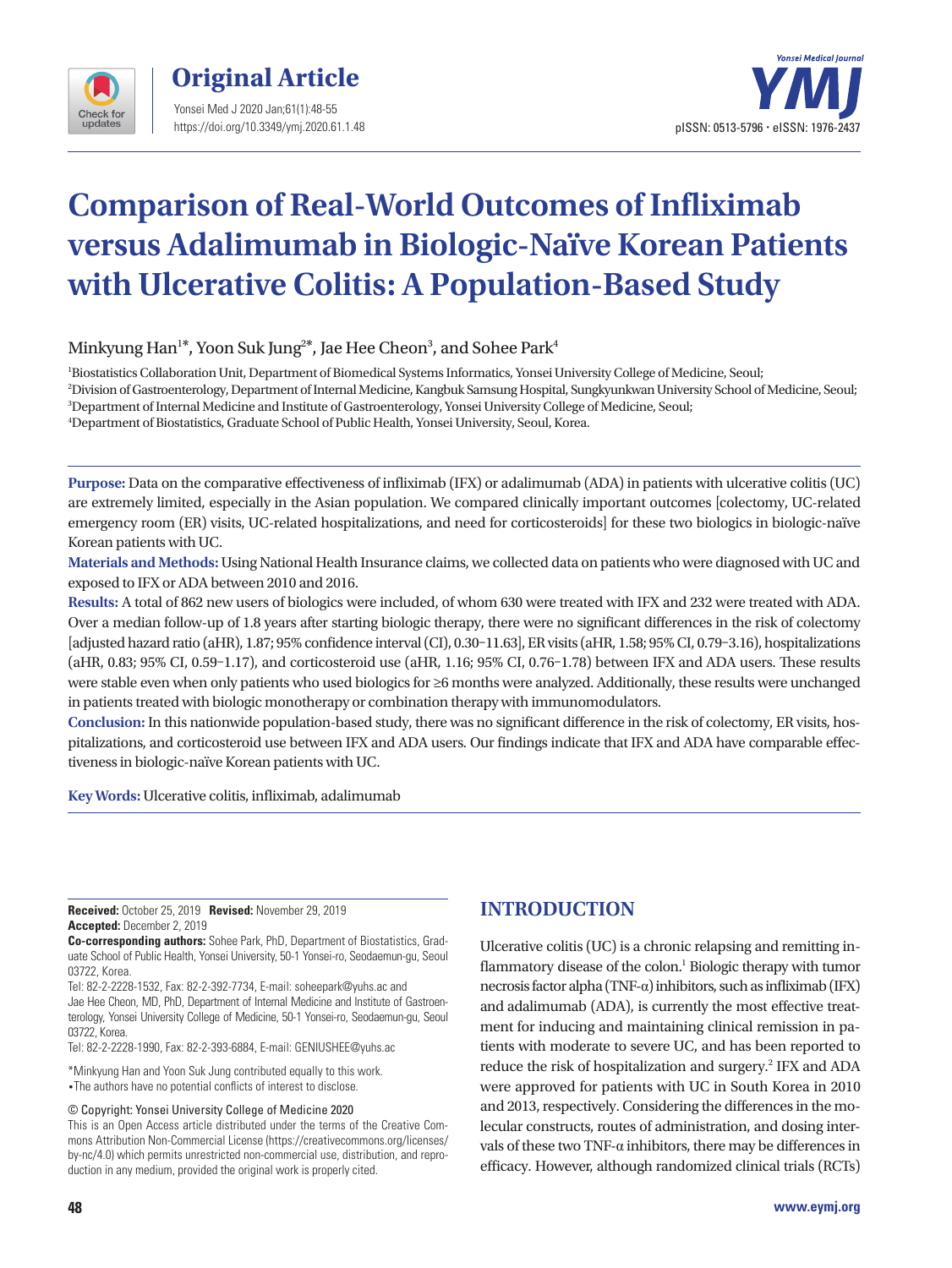have demonstrated that IFX and ADA are superior to placebo in the treatment of UC, $3,4$  there have been no head-to-head comparison trials of these two agents. As such, the need to understand the relative effectiveness of these two agents has remained unmet, and decisions on the choice of TNF-α inhibitor have primarily been based on the preferences of the patients and clinicians.

An indirect comparison meta-analysis previously suggested that IFX is more effective than ADA in inducing remission, response, and mucosal healing at 8 weeks, although these two agents exhibited comparable efficacy after 52 weeks of maintenance treatment in patients with UC.<sup>5</sup> Another network meta-analysis showed no difference in the induction and maintenance of remission and response between IFX and ADA in patients with UC.<sup>6</sup> Additionally, a recent network meta-analysis revealed no difference in the rates of hospitalization and colectomy for UC between IFX and ADA.<sup>7</sup> However, these results are from indirect comparisons rather from direct comparisons. Moreover, prior network meta-analysis studies are limited by a lack of head-to-head trials, a small number of registration trials, short follow-up (within 54 weeks), and restricted inclusion criteria in registration trials.

Although several observational studies have compared clinical outcomes between IFX and ADA in patients with UC, their results were inconsistent.<sup>8-13</sup> Furthermore, most of the previous studies on this topic were performed in Western countries.8-13 Despite the increasing number of patients with UC in Asia,14,15 data on the comparative effectiveness of IFX and ADA in Asian patients are extremely scarce. Therefore, we conducted a nationwide population-based study to compare the efficacy of IFX and ADA in biologic-naïve Korean patients with UC using a health claims administrative database. To better evaluate the real-world outcomes of these two biologics, we compared clinically important outcomes, including colectomy, emergency room (ER) visits, hospitalizations, and need for corticosteroids.

## **MATERIALS AND METHODS**

## **Data source**

The South Korean government operates a mandatory nationwide insurance system (National Health Insurance, NHI); therefore, all information about health-care utilization is registered in a comprehensive database, which is operated by the Health Insurance Review and Assessment Service (HIRA). The NHI provides mandatory universal health insurance covering all forms of health-care utilization, including outpatient care, pharmaceutical services, and hospitalization. Medical institutions electronically submit health-care use information to ensure reimbursement, and this information is integrated into the HIRA claims database, which covers the entire population of South Korea (approximately 51 million people). The HIRA database contains information on all patients, including demographic characteristics, ambulatory care history, principal diagnosis, and comorbidities, according to International Classification of Diseases 10th revision (ICD-10) codes, prescriptions, and diagnostic or surgical procedures.<sup>16-18</sup> The source population for this study was derived from NHI claims data from 2008 to 2016.

#### **Patient identification and data capture**

To improve the diagnostic accuracy of UC, only patients with data on both appropriate diagnostic codes and UC-related medicine prescriptions were selected.16-18 The ICD-10 codes K51.0–51.9 indicate UC. UC-related medicine prescriptions were defined as prescriptions of 5-aminosalicylic acid (ASA) for ≥1 month, immunomodulators (azathioprine or 6-mercaptopurine) at least once, and/or biologics at least once.16-18 To rule out the use of drugs for other autoimmune diseases, these medications were confined to prescriptions received from a gastroenterology clinic. During the study period, the biologics approved for the treatment of UC in South Korea were IFX, ADA, and golimumab. However, the actual use of golimumab was very rare during the study period because this biologic was approved only in May 2015. Therefore, in this study, golimumab could not be compared with IFX and ADA.

The date of UC registration in the HIRA database was considered the date of diagnosis. Given that previous prevalent cases could confound the incidence rate, we set a washout period of 2 years; therefore, we were able to analyze patients with UC diagnosed from January 1, 2010, to December 31, 2016. Patients in whom the first line of biologics was golimumab, those who were exposed to both IFX and ADA, and those with a history of colectomy before starting biologic therapy were excluded from the analysis.

The primary outcomes of interest were colectomy, ER visits, hospitalizations, and need for corticosteroids after the first use of biologics. Colectomy was identified using the procedural code. ER visits were defined as patient visits to the ER with UC as the primary diagnosis. Hospitalization was defined as admission for ≥3 days in the department of gastroenterology. Finally, new corticosteroid use was defined as moderate- to high-dose corticosteroid use (≥30 mg prednisolone, ≥50 mg methylprednisolone, or ≥200 mg hydrocortisone) after 2 months of the first prescription of biologics.

#### **Statistical analysis**

The incidence rates of colectomy, ER visits, hospitalizations, and need for corticosteroids were calculated per 100 personyears, and 95% confidence intervals (CIs) for the incidence rate were estimated using a Poisson distribution. For each group, the crude risk of outcomes was described using the Kaplan-Meier method and log-rank test. We used Cox proportional hazard models to adjust for potential confounding variables. Baseline covariates, including sex, the period from UC diagno-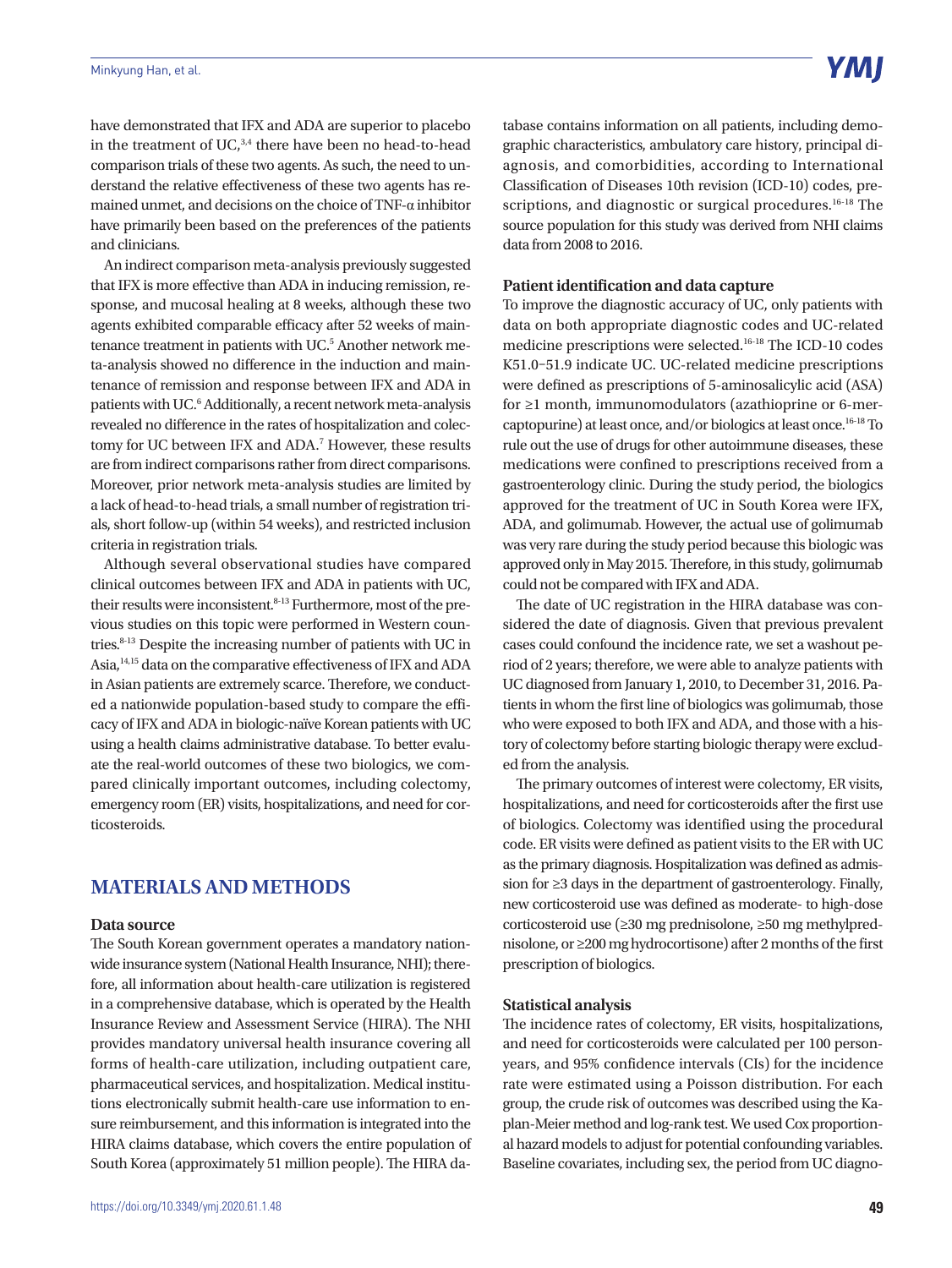# **YMI**

sis to first biologics use, age, region, hospital scale, and steroid use at the time of first biologics use, were adjusted as time-fixed covariates. The use periods of cumulative biologics and concomitant medications, including 5-ASA and immunomodulators, were adjusted as time-dependent covariates.

We further performed a sensitivity analysis on patients who used biologics for ≥6 months and a stratified analysis based on the use of TNF- $\alpha$  inhibitor monotherapy or combination therapy with immunomodulators (concomitant use of immunomodulators). Concomitant use of immunomodulators was defined as prescriptions within 30 days before and/or after the start date of biologics. The results are presented as hazard ratios (HRs) with corresponding 95% CIs. All analyses were performed using the SAS Enterprise Guide (SAS Institute Inc., Cary, NC, USA), and  $p<0.05$  was considered statistically significant.

#### **Ethical considerations**

All identifiable personal information in medical records was de-identified to comply with the Health Insurance Portability and Accountability Act. In addition, as the information in the HIRA database is encrypted, the database does not contain personal identifiers. The protocol of this study was approved by the Institutional Review Board of Severance Hospital, Yonsei University College of Medicine (IRB No. 4-2017-0927).

## **RESULTS**

## **Patient characteristics**

We identified 17167 patients who were diagnosed with UC between 2010 and 2016, of whom 1125 started their first TNF-α inhibitors during the study period. Of these 1125 patients, 57, 194, and 12 were excluded because of the use of golimumab, the use of both IFX and ADA, and a history of colectomy before the start of biologics, respectively. Ultimately, 862 patients were included in the study, of whom 630 were treated with IFX



**Fig. 1.** Flowchart of the identification of biologic-naïve patients with UC. UC, ulcerative colitis; IFX, infliximab; ADA, adalimumab.

and 232 were treated with ADA (Fig. 1). The median follow-up period after starting TNF-α inhibitors was 1.8 years (interquartile range, 0.8–3.3 years).

Table 1 shows the comparison of the baseline characteristics of IFX users and ADA users. Sex, age at UC diagnosis, and age and hospital scale at first biologics use were not different between IFX users and ADA users. The mean period from UC diagnosis to first biologics use was shorter in IFX users than in ADA users (1.8±1.5 years vs. 2.4±1.6 years, *p*<0.001), whereas the mean period of biologics use was longer in IFX users than in ADA users (1.7±1.5 years vs. 1.2±0.9 years, *p*<0.001). During the follow-up period, 429 (68.1%) of 630 IFX users continued IFX therapy, and 183 (78.9%) of 232 ADA users continued ADA therapy. The rate of steroid use at the time of first biologics use was higher in IFX users than in ADA users (51.3% vs. 27.6%, *p*<0.001), whereas the rate of concomitant immunomodulator use was not different between IFX users and ADA users (63.5% vs. 58.6%, *p*=0.219).

### **Comparative effectiveness of ADA vs. IFX**

There were no significant differences in the cumulative probabilities of colectomy (*p*=0.459) (Fig. 2A), ER visits (*p*=0.086) (Fig. 2B), and hospitalizations (*p*=0.809) (Fig. 2C). At 1 and 3 years

#### **Table 1.** Baseline Characteristics of the Study Population

| <b>Characteristics</b>                                  | <b>IFX users</b><br>$(n=630)$ | <b>ADA users</b><br>$(n=232)$ | p value |
|---------------------------------------------------------|-------------------------------|-------------------------------|---------|
| Male sex                                                | 399 (63.3)                    | 146 (62.9)                    | 0.977   |
| Age at diagnosis of UC (yr)                             | $37.6 \pm 16.1$               | $39.1 \pm 16.3$               | 0.229   |
| Age at first biologics use (yr)                         | 39.4±16.2                     | 41.5±16.4                     | 0.093   |
| Period from UC diagnosis to first<br>biologics use (yr) | $1.8 + 1.5$                   | $2.4 \pm 1.6$                 | < 0.001 |
| Period of biologics use (yr)                            | $1.7 + 1.5$                   | $1.2 + 0.9$                   | < 0.001 |
| $<$ 6 months                                            | 160 (25.4)                    | 65 (28.0)                     | 0.491   |
| $\geq$ 6 months                                         | 470 (74.6)                    | 167 (72.0)                    |         |
| Region at first biologics use                           |                               |                               | 0.030   |
| Seoul                                                   | 293 (46.5)                    | 88 (37.9)                     |         |
| Outside Seoul                                           | 337(53.5)                     | 144 (62.1)                    |         |
| Hospital scale at first biologics use                   |                               |                               | 0.102   |
| <b>Tertiary hospital</b>                                | 456 (72.4)                    | 154 (66.4)                    |         |
| General hospital/<br>community hospital/clinic          | 174 (27.6)                    | 78 (33.6)                     |         |
| Medication use at first biologics use                   |                               |                               |         |
| 5-ASA                                                   | 411 (65.2)                    | 155 (66.8)                    | 0.726   |
| <b>Steroids</b>                                         | 323(51.3)                     | 64 (27.6)                     | < 0.001 |
| Immunomodulators                                        | 285 (45.2)                    | 99 (42.7)                     | 0.552   |
| Concomitant immunomodulators<br>$(\pm 30 \text{ days})$ |                               |                               | 0.219   |
| No                                                      | 230 (36.5)                    | 96 (41.4)                     |         |
| Yes                                                     | 400 (63.5)                    | 136 (58.6)                    |         |

IFX, infliximab; ADA, adalimumab; UC, ulcerative colitis; 5-ASA, 5-aminosalicylic acid.

Data are presented as a number (%) or mean±standard deviation.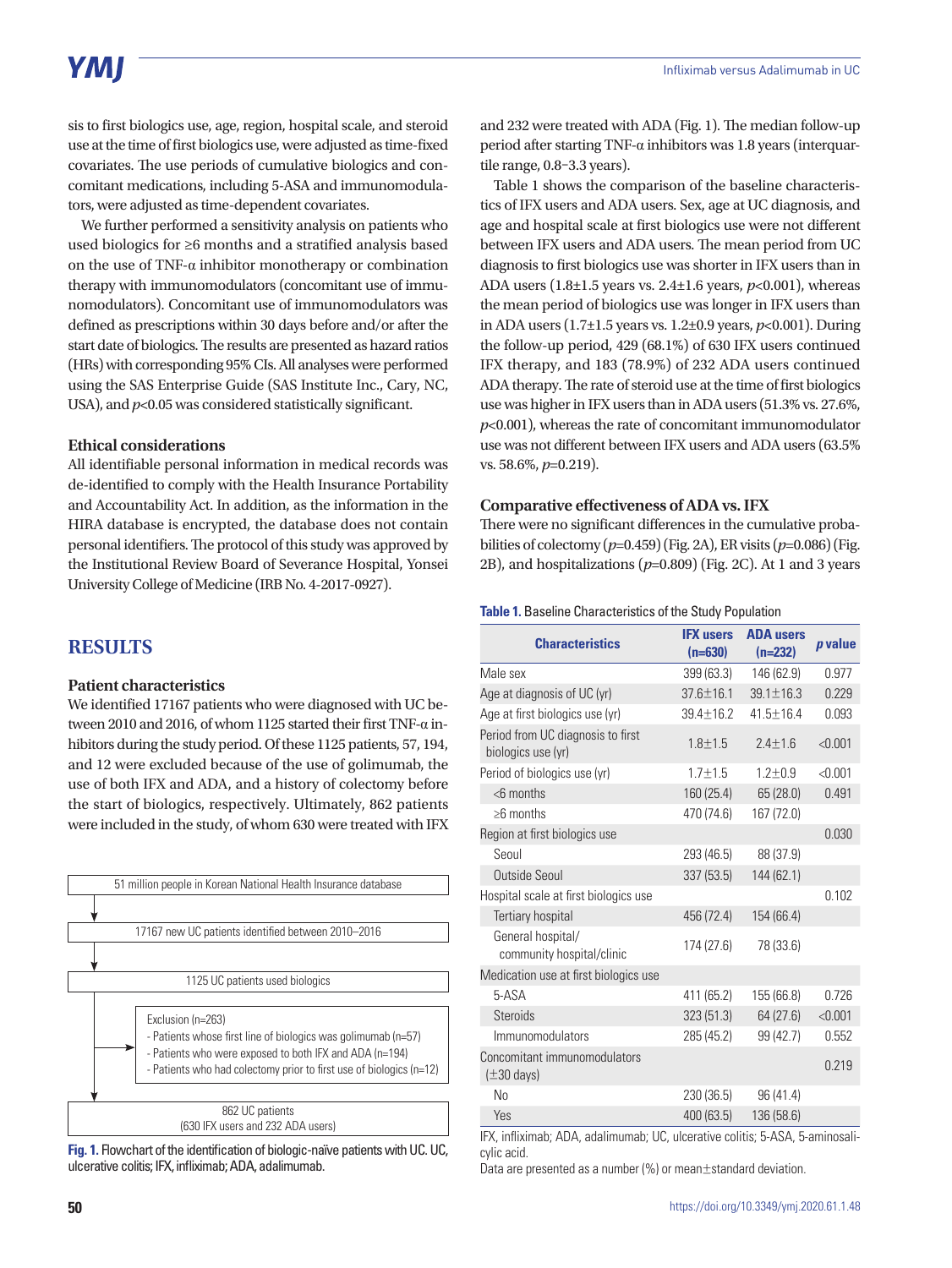

**Fig. 2.** Survival free of (A) colectomy, (B) emergency room visit, (C) hospitalization, and (D) new corticosteroid use. IFX, infliximab; ADA, adalimumab.

after the start of the first biologics, the cumulative rates of colectomy were 0.7% and 1.1%, respectively, for IFX users and 0% and 2.7%, respectively, for ADA users. The number of patients who underwent colectomy during the follow-up period was 5 among IFX users and 2 among ADA users. The surgical procedure codes for these patients were as follows: Q2671 right or left hemicolectomy (one IFX user and one ADA user), Q2672 total colectomy (three IFX users and one ADA user), and QA925 total coloproctectomy with ileostomy (one IFX user). Meanwhile, the cumulative rates of ER visits at 1 and 3 years were 3.7% and 5.8%, respectively, for IFX users and 4.5% and 11.8%, respectively, for ADA users. For hospitalization, the cumulative rates at 1 and 3 years were 25.1% and 35.1%, respectively, for IFX users and 18.5% and 32.7%, respectively, for ADA users. Even after adjustment for confounding variables, there were no significant differences in the risk of colectomy (HR, 1.87; 95% CI, 0.30–11.63), ER visits (HR, 1.58; 95% CI, 0.79–3.16), and hospitalizations (HR, 0.83; 95% CI, 0.59–1.17) between the two groups (Table 2).

The cumulative probability of corticosteroid use was higher in ADA users than in IFX users (*p*=0.040) (Fig. 2D). However, this significant difference disappeared after adjusting for confounding variables (HR, 1.16; 95% CI, 0.76–1.78) (Table 2).

### **Sensitivity analysis and stratified analysis**

In a sensitivity analysis restricted to patients who used biologics for ≥6 months, we also observed no significant differences in the risk of colectomy (HR, 7.61; 95% CI, 0.85–67.92), ER visits (HR, 1.49; 95% CI, 0.66–3.37), hospitalizations (HR, 0.89; 95% CI, 0.61–1.31), and corticosteroid use (HR, 1.18; 95% CI, 0.74–1.90) between IFX users and ADA users (Table 2). Additionally, on stratified analysis, there were no significant differences in the risk of ER visits, hospitalizations, and corticosteroid use between IFX users and ADA users with either TNF-α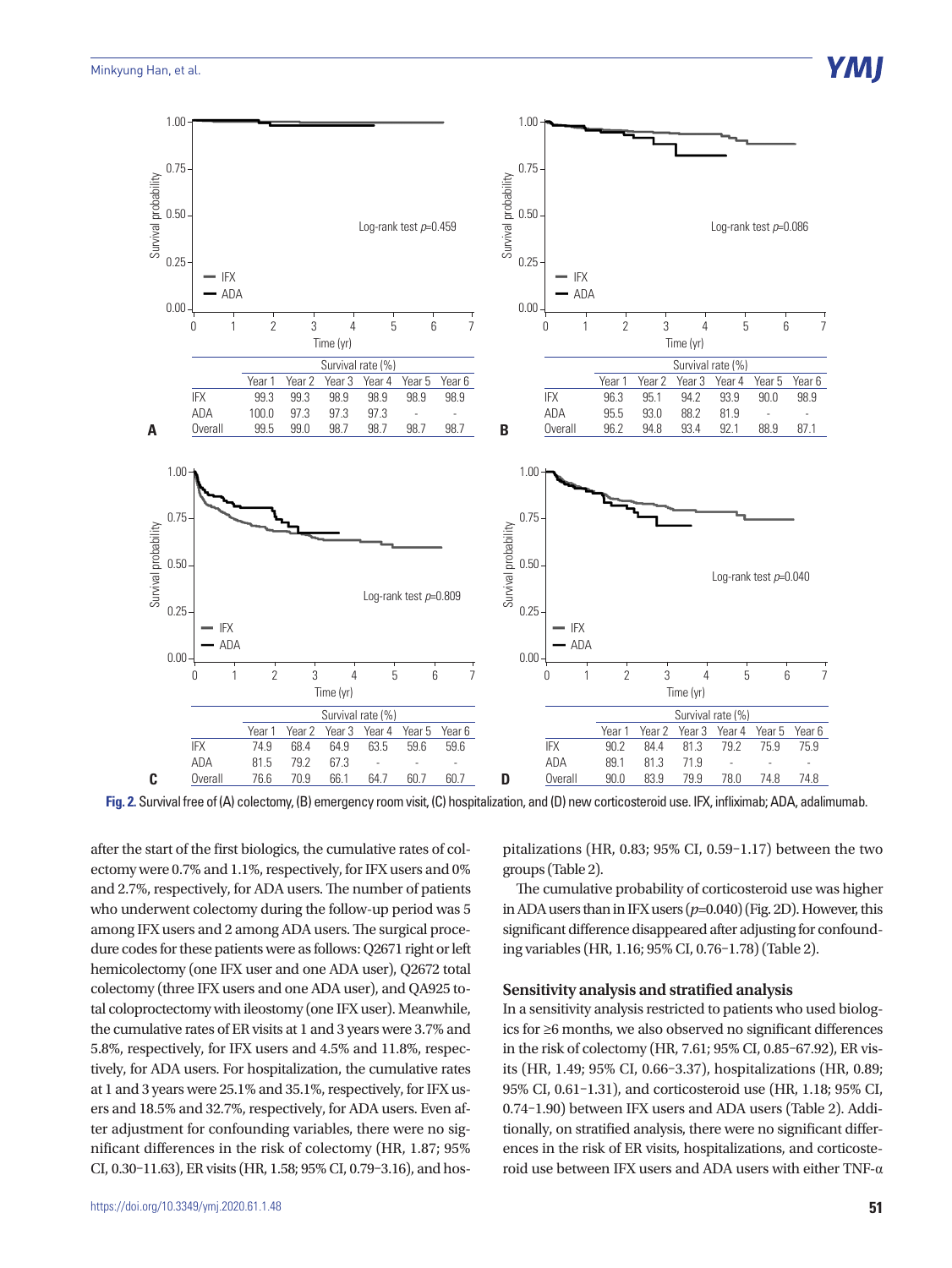| <b>ADA</b>                          |                            | <b>IFX</b>                             |                            | <b>ADA vs. IFX</b>                     |                                    |                |
|-------------------------------------|----------------------------|----------------------------------------|----------------------------|----------------------------------------|------------------------------------|----------------|
| <b>Outcomes</b>                     | <b>Number</b><br>of events | Incidence rate,<br>per 100 py (95% CI) | <b>Number</b><br>of events | Incidence rate.<br>per 100 py (95% CI) | <b>Adjusted HR</b><br>$(95% Cl)^*$ | <i>p</i> value |
| Overall biologics users             |                            |                                        |                            |                                        |                                    |                |
| Colectomy                           | $\overline{2}$             | $0.6(0.1-1.9)$                         | 5                          | $0.3(0.1 - 0.7)$                       | $1.87(0.30 - 11.63)$               | 0.505          |
| <b>UC-related ER visit</b>          | 13                         | $4.1(2.3 - 6.8)$                       | 35                         | $2.3(1.6-3.1)$                         | 1.58 (0.79 - 3.16)                 | 0.192          |
| UC-related hospitalization          | 44                         | 16.4 (12.0-21.8)                       | 189                        | $17.1(14.8 - 19.6)$                    | $0.83(0.59 - 1.17)$                | 0.283          |
| New steroid use (after 2 months)    | 31                         | $10.9(7.5 - 15.2)$                     | 94                         | $7.0(5.7 - 8.5)$                       | $1.16(0.76 - 1.78)$                | 0.498          |
| Biologics users for $\geq 6$ months |                            |                                        |                            |                                        |                                    |                |
| Colectomy                           | $\overline{2}$             | $0.7(0.1 - 2.2)$                       | 2                          | $0.2(0.03 - 0.5)$                      | 7.61 (0.85-67.92)                  | 0.069          |
| <b>UC-related ER visit</b>          | 9                          | $3.3(1.6 - 5.9)$                       | 24                         | $2.0(1.3 - 2.8)$                       | $1.49(0.66 - 3.37)$                | 0.338          |
| UC-related hospitalization          | 36                         | 15.8 (11.2-21.5)                       | 140                        | 15.3 (12.9-17.9)                       | $0.89(0.61 - 1.31)$                | 0.558          |
| New steroid use (after 2 months)    | 26                         | $10.7(7.1 - 15.4)$                     | 75                         | $7.0(5.5 - 8.7)$                       | $1.18(0.74 - 1.90)$                | 0.480          |

#### **Table 2.** Comparative Effectiveness of ADA vs. IFX in Biologics-Naïve Patients with UC

IFX, infliximab; ADA, adalimumab; py, person-years; CI, confidence interval; HR, hazard ratio; UC, ulcerative colitis; ER, emergency room.

\*Adjusted for sex, age, region, and hospital scale at first biologics use; cumulative biologics use period; medication (5-aminosalicylic acid, immunomodulators, and steroids) use; and the period from UC diagnosis to first biologics use.

**Table 3.** Comparative Effectiveness of ADA vs. IFX in Biologics-Naïve Patients with UC Stratified according to Use of TNF-α Inhibitor Monotherapy and Concomitant Immunomodulatory Therapy

|                                     | TNF- $\alpha$ inhibitor monotherapy (n=326) |         | TNF- $\alpha$ inhibitor+immunomodulatory therapy (n=536) |         |
|-------------------------------------|---------------------------------------------|---------|----------------------------------------------------------|---------|
| <b>Outcomes</b>                     | Adjusted HR (95% CI)*<br>(ADA vs. IFX)      | p value | Adjusted HR (95% CI)*<br>(ADA vs. IFX)                   | p value |
| Overall biologics users             |                                             |         |                                                          |         |
| Colectomy                           | $\mathsf{I}^+$                              |         | $3.06(0.43 - 22.09)$                                     | 0.267   |
| UC-related ER visit                 | $1.33(0.42 - 4.19)$                         | 0.624   | $1.73(0.73 - 4.13)$                                      | 0.215   |
| UC-related hospitalization          | $0.65(0.36 - 1.19)$                         | 0.160   | $0.94(0.62 - 1.43)$                                      | 0.771   |
| New steroid use (after 2 months)    | $1.07(0.54 - 2.10)$                         | 0.848   | $1.23(0.71 - 2.15)$                                      | 0.459   |
| Biologics users for $\geq 6$ months |                                             |         |                                                          |         |
| Colectomy                           | $\mathsf{L}$                                |         | 8.00 (0.86-74.68)                                        | 0.068   |
| <b>UC-related ER visit</b>          | $0.64(0.13 - 3.23)$                         | 0.586   | $2.10(0.79 - 5.58)$                                      | 0.138   |
| UC-related hospitalization          | $0.60(0.29 - 1.23)$                         | 0.164   | $1.06(0.68 - 1.67)$                                      | 0.794   |
| New steroid use (after 2 months)    | $0.94(0.42 - 2.12)$                         | 0.888   | $1.39(0.77 - 2.50)$                                      | 0.270   |

IFX, infliximab; ADA, adalimumab; TNF-α, tumor necrosis factor-α; HR, hazard ratio; CI, confidence interval; UC, ulcerative colitis; ER, emergency room. \*Adjusted for sex, age, region, and hospital scale at first biologics use; cumulative biologics use period; medication (5-aminosalicylic acid, immunomodulators, and steroids) use; and the period from UC diagnosis to first biologics use; 'Results were not estimated because of patients who underwent TNF- $\alpha$  inhibitor monotherapy, only one in the overall biologics user group and none in the biologics user for ≥6 months group later underwent colectomy.

inhibitor monotherapy or combination therapy (Table 3).

## **DISCUSSION**

In this nationwide population-based study of 862 biologic-naïve Korean patients with UC, we found that IFX and ADA were comparable in terms of the risk of colectomy, UC-related ER visits, UC-related hospitalizations, and new initiation of corticosteroids. These results were stable even when only patients who used biologics for ≥6 months were analyzed. Additionally, these results were unchanged in patients treated with biologic monotherapy or those treated with combination therapy with immunomodulators. Our findings indicate that IFX and ADA elicit comparable effects on UC-related, clinically important,

real-world outcomes.

Most studies on the comparative outcomes of IFX and ADA in UC have been conducted in Western countries, and data on this topic in Asian countries are extremely scarce. Our results are consistent with the results from prior Western studies. Although our study could not compare the rates of induction and maintenance of remission between IFX and ADA, several Western observational studies have reported no difference in clinical remission and response between these two drugs. A retrospective study performed in the United States including biologic-naïve IFX-treated (n=424) and ADA-treated (n=380) patients with UC showed no significant differences in time to remission, no rectal bleeding, normal stool count, and normal physician global assessment.<sup>9</sup> In a Canadian single-center cohort study involving 53 patients with UC, the responses to induction and main-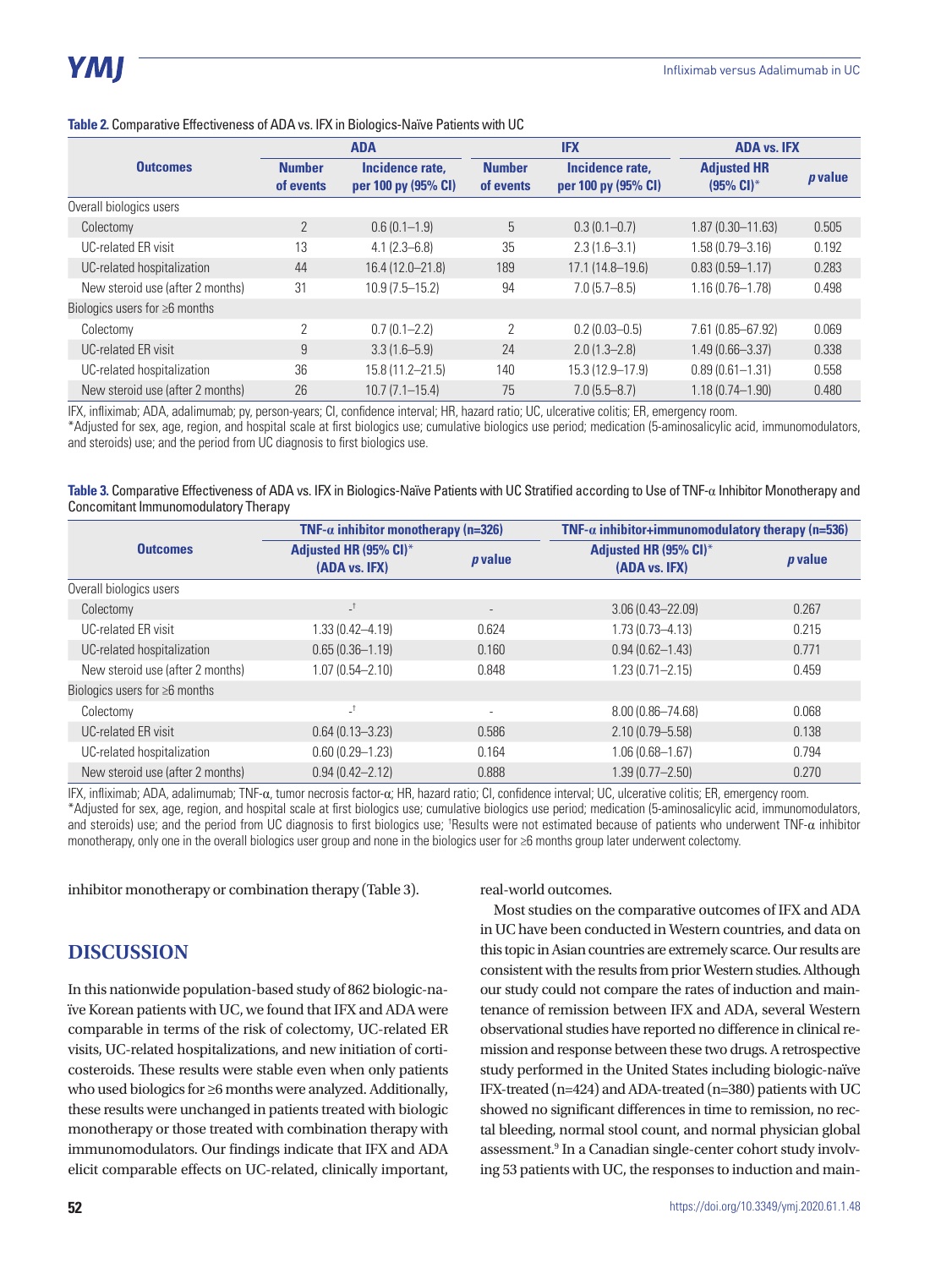tenance therapy were similar between IFX and ADA.<sup>13</sup> Recently, a Japanese study involving 25 biologic-naïve patients with UC also demonstrated no statistical differences in clinical response, remission, mucosal healing, and steroid-free remission rates at weeks 14 and 54 between IFX users (n=10) and ADA users  $(n=15)$ .<sup>19</sup>

In addition, similar to our findings, some Western studies have reported no difference in the risk of surgery, hospitalization, and steroid utilization between IFX and ADA users. In a US study conducted at two tertiary referral academic centers, there were no differences in UC-related surgery, hospitalizations, or prednisone prescription within 1 year after the initiation of IFX ( $n=337$ ) or ADA ( $n=82$ ).<sup>8</sup> An Italian populationbased cohort study using health administrative databases also revealed that the risk of steroid utilization did not differ between 469 IFX and 91 ADA new users with UC.<sup>12</sup> Furthermore, consistent with these results, an indirect comparison through a recent network meta-analysis showed no difference in the rates of UC-related hospitalization and colectomy between IFX and ADA, although only two RCTs were included in this network meta-analysis.7

However, a few Western studies showed different results from those of our study. In a US administrative claims-based study of 1400 patients with UC who were new users of TNF-α inhibitors, there were no significant differences in the risk of all-cause or UC-related hospitalization and serious infections between IFX- and ADA-treated patients; however, the need for corticosteroid use was lower in IFX-treated than in ADA-treated patients.10 In this study, the risk of surgery was low in both IFXand ADA-treated patients, and the number of surgical events was very small, precluding meaningful analysis.<sup>10</sup> In contrast, a nationwide population-based study of 1719 biologics-naïve patients with UC in Denmark demonstrated that the risks of surgery and new corticosteroid initiation were comparable among IFX users and ADA users; however, ADA was associated with a higher risk of all-cause hospitalization and serious infections, and showed a trend toward a higher risk of UC-related hospitalization, compared with IFX.<sup>11</sup> Although the results of these two studies are not identical, these results may suggest that IFX may be more beneficial than ADA in the treatment of UC. In line with these results, two network meta-analyses also indicated the superiority of IFX over ADA in patients with UC.<sup>20,21</sup> A network meta-analysis by Danese, et al.<sup>20</sup> showed the superiority of IFX over ADA in both inducing and maintaining remission in UC. Recently, another network meta-analysis by Cholapranee, et al.21 revealed that ADA was inferior to IFX in inducing mucosal healing in UC. However, the results of these network meta-analyses are indirect comparisons based on comparison trials of "IFX vs. placebo" and "ADA vs. placebo," rather than head-to-head comparisons.

Although the reason for the difference between our findings and those from some Western studies cannot be clearly elucidated, there may be a few potential explanations. First, although IFX and ADA have similar mechanisms of action in targeting TNF-α, there are subtle differences in pharmacokinetics, which may explain the difference in efficacy. The dose of IFX administered intravenously is determined based on body weight, whereas ADA administered subcutaneously is a fixed-dose drug that does not take body weight into consideration. This may result in a difference in bioavailability. The prevalence of obesity is relatively lower in Korea than in the United States and Europe.<sup>22</sup> More specifically, the data from the Organization for Economic Cooperation and Development showed that the prevalence of obesity defined by body mass index (BMI) ≥30 kg/m<sup>2</sup> among individuals older than 15 years was the highest in the United States at 38.2% and the second lowest in Korea at 5.3% in 2017.<sup>22</sup> Although there are no data on the prevalence of obesity in Korean patients with UC, it is expected to be lower than the prevalence of obesity in US patients with inflammatory bowel disease (IBD), reported as 18–33%.23-25 ADA, a fixed-dose drug, may be advantageous for non-obese patients, but disadvantageous for obese patients, considering only the drug effect. Indeed, a prior study reported that higher BMI in patients with IBD is predictive of dose escalation during ADA treatment.26 Additionally, a retrospective cohort study demonstrated a higher need for dose escalation due to early loss of response in obese patients with Crohn's disease treated with ADA, but not in those treated with IFX.<sup>27</sup> Moreover, another study observed a trend toward a lower trough level in ADA-treated patients with a BMI of  $>$ 30 kg/m<sup>2</sup>.<sup>28</sup> The relatively lower BMI in Korean patients than in Western patients may have helped overcome the disadvantage of ADA bioavailability. Second, in our clinical practice, patients with more severe disease may have been preferentially prescribed IFX rather than ADA. This may cause bias in the results against IFX because more severe patients with a higher risk for surgery and hospitalization may be more likely to be prescribed IFX. Actually, in our study, the rate of steroid utilization at the first biologics use was higher in patients initiated on IFX than in those initiated on ADA (51.3% vs. 27.6%). However, this factor was adjusted for in our analysis. Lastly, as the phenotype and genetic susceptibility of IBD differ between Western and Asian patients, $14,29$  the efficacy of IFX or ADA may vary depending on race and ethnicity.

This is the first nationwide population-based study to compare the real-life outcomes of IFX and ADA in Korean patients with UC. Nevertheless, our findings should be interpreted with caution, taking into account the limitations associated with the study design. First, this was a retrospective, claims-based, and observational study. Accordingly, information on disease severity and phenotypes, such as the extent of UC, were unavailable; thus, confounding factors that can affect clinical outcomes could not be considered. Second, the efficacy of IFX and ADA in clinical responses or endoscopic responses, such as mucosal healing, could not be compared because information on clinical and endoscopic activity was not available. Third, safety outcomes, such as serious or opportunistic infections,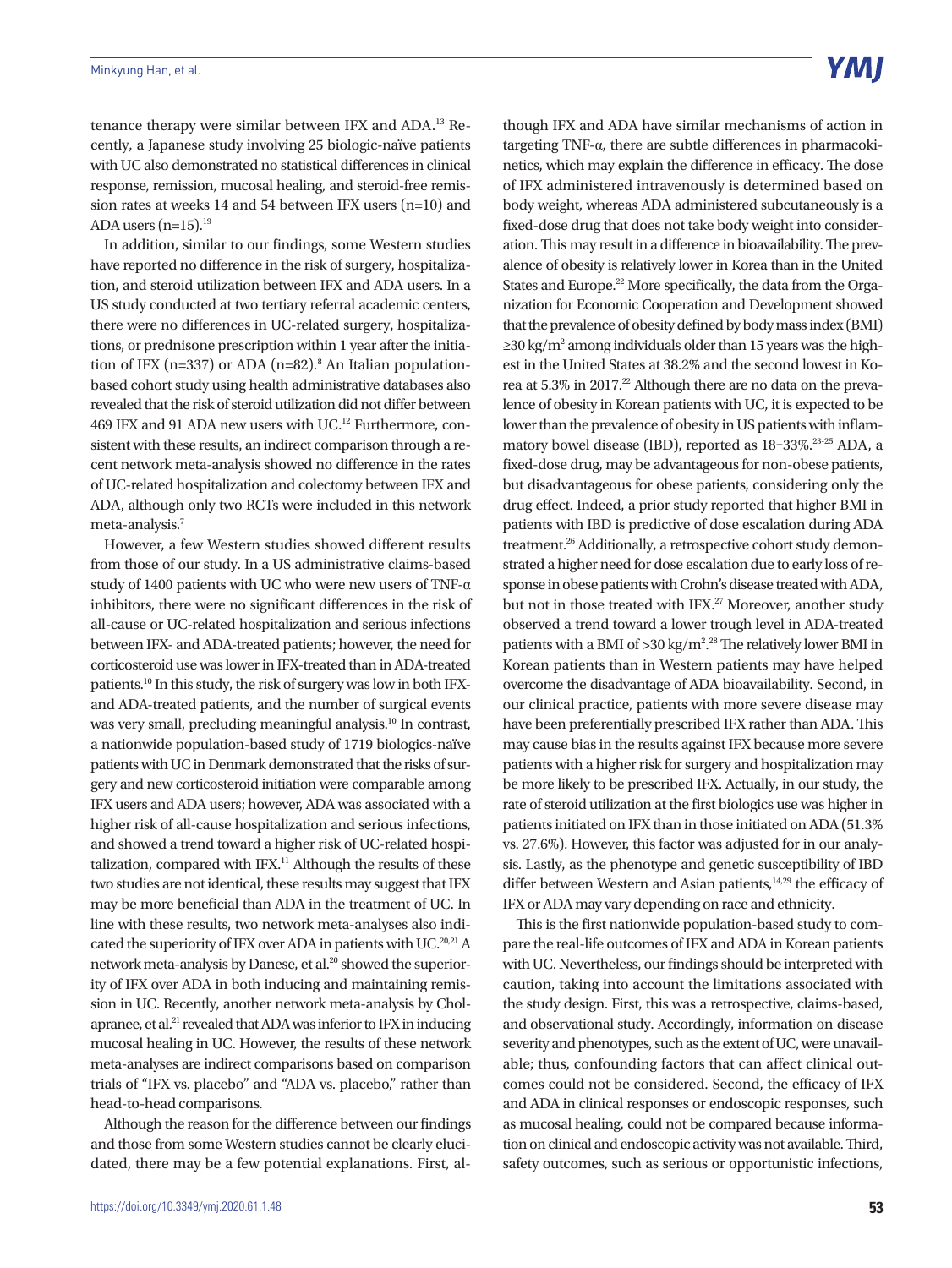# **YMI**

were not evaluated. Fourth, because ADA was approved for patients with UC in South Korea on July 2013, there was a limitation in assessing the long-term outcomes of ADA. Fifth, the impact of dose escalation or interval shortening, which may influence clinical outcomes, was not assessed. Sixth, we did not verify the diagnostic accuracy of UC. However, considering that this study included only patients who used IFX or ADA and that these TNF- $α$  inhibitors are approved only for UC patients with moderate to severe activity (Mayo score 6 to 12 and endoscopy subscore ≥2) in South Korea, it seems very unlikely that non-UC patients would have been misdiagnosed as having UC. Lastly, we did not investigate factors contributing to preferences for IFX or ADA. A previous Korean study reported that the most influential reason for choosing IFX was "doctor's presence" and that for ADA was "ease of use."30 The study also demonstrated that having a >60-minute travel time to the hospital was a significant independent predictive factor for ADA preference.30

Despite these limitations, our study provides a better understanding of the real-world outcomes of IFX and ADA in Korean patients with UC. In this administrative claims-based study, we found no significant differences in four clinically important outcomes, including colectomy, ER visits, hospitalizations, and corticosteroid use, between IFX users and ADA users. These results suggest that IFX and ADA have comparable effectiveness in biologic-naïve patients with UC. In the absence of RCTs with which to directly compare these two TNF-α inhibitors, our study suggests that for Korean patients with UC, deciding on either IFX or ADA can be based the preference of the patients and/or their clinicians.

## **AUTHOR CONTRIBUTIONS**

Conceptualization: Yoon Suk Jung, Jae Hee Cheon. Data curation: Minkyung Han, Yoon Suk Jung. Formal analysis: Minkyung Han. Investigation: Minkyung Han, Yoon Suk Jung. Methodology: Minkyung Han, Yoon Suk Jung. Project administration: Minkyung Han, Yoon Suk Jung. Resources: Minkyung Han, Yoon Suk Jung, Jae Hee Cheon, and Sohee Park. Software: Minkyung Han, Yoon Suk Jung, Jae Hee Cheon, and Sohee Park. Supervision: Minkyung Han, Yoon Suk Jung, Jae Hee Cheon, and Sohee Park. Validation: Minkyung Han, Yoon Suk Jung, Jae Hee Cheon, and Sohee Park. Visualization: Minkyung Han, Yoon Suk Jung. Writing—original draft: Yoon Suk Jung. Writing—review & editing: Minkyung Han, Yoon Suk Jung, Jae Hee Cheon, and Sohee Park.

# **ORCID iDs**

| Minkyung Han  | https://orcid.org/0000-0002-5011-5557 |
|---------------|---------------------------------------|
| Yoon Suk Jung | https://orcid.org/0000-0002-1963-7170 |
| Jae Hee Cheon | https://orcid.org/0000-0002-2282-8904 |
| Sohee Park    | https://orcid.org/0000-0001-8513-5163 |

## **REFERENCES**

1. Lee SH, Kwon JE, Cho ML. Immunological pathogenesis of in-

flammatory bowel disease. Intest Res 2018;16:26-42.

- 2. Ooi CJ, Hilmi I, Banerjee R, Chuah SW, Ng SC, Wei SC, et al. Best practices on immunomodulators and biologic agents for ulcerative colitis and Crohn's disease in Asia. J Gastroenterol Hepatol 2019; 34:1296-15.
- 3. Rutgeerts P, Sandborn WJ, Feagan BG, Reinisch W, Olson A, Johanns J, et al. Infliximab for induction and maintenance therapy for ulcerative colitis. N Engl J Med 2005;353:2462-76.
- 4. Sandborn WJ, van Assche G, Reinisch W, Colombel JF, D'Haens G, Wolf DC, et al. Adalimumab induces and maintains clinical remission in patients with moderate-to-severe ulcerative colitis. Gastroenterology 2012;142:257-65.
- 5. Thorlund K, Druyts E, Mills EJ, Fedorak RN, Marshall JK. Adalimumab versus infliximab for the treatment of moderate to severe ulcerative colitis in adult patients naïve to anti-TNF therapy: an indirect treatment comparison meta-analysis. J Crohns Colitis 2014; 8:571-81.
- 6. Stidham RW, Lee TC, Higgins PD, Deshpande AR, Sussman DA, Singal AG, et al. Systematic review with network meta-analysis: the efficacy of anti-tumour necrosis factor-alpha agents for the treatment of ulcerative colitis. Aliment Pharmacol Ther 2014;39:660-71.
- 7. Mao EJ, Hazlewood GS, Kaplan GG, Peyrin-Biroulet L, Ananthakrishnan AN. Systematic review with meta-analysis: comparative efficacy of immunosuppressants and biologics for reducing hospitalisation and surgery in Crohn's disease and ulcerative colitis. Aliment Pharmacol Ther 2017;45:3-13.
- 8. Ananthakrishnan AN, Cagan A, Cai T, Gainer VS, Shaw SY, Savova G, et al. Comparative effectiveness of infliximab and adalimumab in Crohn's disease and ulcerative colitis. Inflamm Bowel Dis 2016; 22:880-5.
- 9. Sandborn WJ, Sakuraba A, Wang A, Macaulay D, Reichmann W, Wang S, et al. Comparison of real-world outcomes of adalimumab and infliximab for patients with ulcerative colitis in the United States. Curr Med Res Opin 2016;32:1233-41.
- 10. Singh S, Heien HC, Sangaralingham LR, Schilz SR, Kappelman MD, Shah ND, et al. Comparative effectiveness and safety of infliximab and adalimumab in patients with ulcerative colitis. Aliment Pharmacol Ther 2016;43:994-1003.
- 11. Singh S, Andersen NN, Andersson M, Loftus EV Jr, Jess T. Comparison of infliximab and adalimumab in biologic-naive patients with ulcerative colitis: a nationwide Danish cohort study. Clin Gastroenterol Hepatol 2017;15:1218-25.
- 12. Di Domenicantonio R, Trotta F, Cascini S, Agabiti N, Kohn A, Gasbarrini A, et al. Population-based cohort study on comparative effectiveness and safety of biologics in inflammatory bowel disease. Clin Epidemiol 2018;10:203-13.
- 13. Gies N, Kroeker KI, Wong K, Fedorak RN. Treatment of ulcerative colitis with adalimumab or infliximab: long-term follow-up of a single-centre cohort. Aliment Pharmacol Ther 2010;32:522-8.
- 14. Ng WK, Wong SH, Ng SC. Changing epidemiological trends of inflammatory bowel disease in Asia. Intest Res 2016;14:111-9.
- 15. Yen HH, Weng MT, Tung CC, Wang YT, Chang YT, Chang CH, et al. Epidemiological trend in inflammatory bowel disease in Taiwan from 2001 to 2015: a nationwide populationbased study. Intest Res 2019;17:54-62.
- 16. Jung YS, Han M, Kim WH, Park S, Cheon JH. Incidence and clinical outcomes of inflammatory bowel disease in South Korea, 2011- 2014: a nationwide population-based study. Dig Dis Sci 2017;62: 2102-12.
- 17. Jung YS, Han M, Park S, Kim WH, Cheon JH. Cancer risk in the early stages of inflammatory bowel disease in Korean patients: a nationwide population-based study. J Crohns Colitis 2017;11:954- 62.